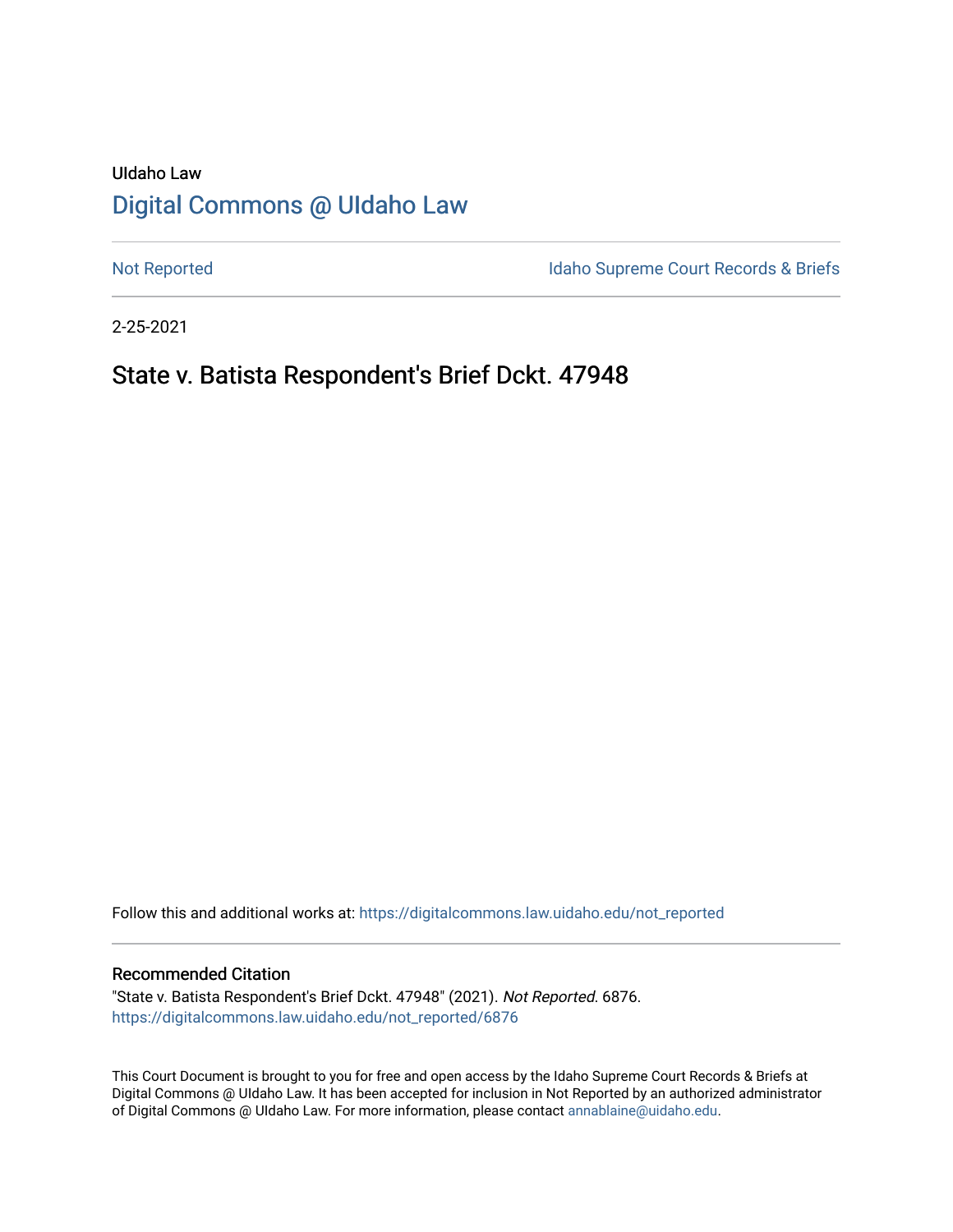Electronically Filed 2/25/2021 12:22 PM Idaho Supreme Court Melanie Gagnepain, Clerk of the Court By: Murriah Clifton, Deputy Clerk

LAWRENCE G. WASDEN Attorney General State of Idaho

COLLEEN D. ZAHN Deputy Attorney General Chief, Criminal Law Division

KENNETH K. JORGENSEN Deputy Attorney General P. O. Box 83720 Boise, Idaho 83720-0010 (208) 334-4534 E-mail: ecf@ag.idaho.gov

## IN THE SUPREME COURT OF THE STATE OF IDAHO

| STATE OF IDAHO,       | NOS. 47948-2020, 47949-2020, |
|-----------------------|------------------------------|
|                       | & 48000-2020                 |
| Plaintiff-Respondent, |                              |
|                       | Cassia County Case Nos.      |
| V.                    | CR16-19-5040 & CR16-19-9391  |
|                       |                              |
| ROBERT LOREN BATISTA, | Minidoka County Case No.     |
|                       | CR34-19-3000                 |
| Defendant-Appellant.  |                              |
|                       | <b>RESPONDENT'S BRIEF</b>    |
|                       |                              |

Has Batista failed to show that the district court abused its sentencing discretion when it imposed sentences of six years with three years determinate upon his conviction for grand theft and five years with two years determinate for felony eluding?

## ARGUMENT

## Batista Has Failed To Show That The District Court Abused Its Sentencing Discretion

## A. Introduction

Police caught Batista trying to pawn stolen jewelry and arrested him. (PSI, p. 3.) In a search incident to arrest police found methamphetamine on Batista's person. (Id.) The state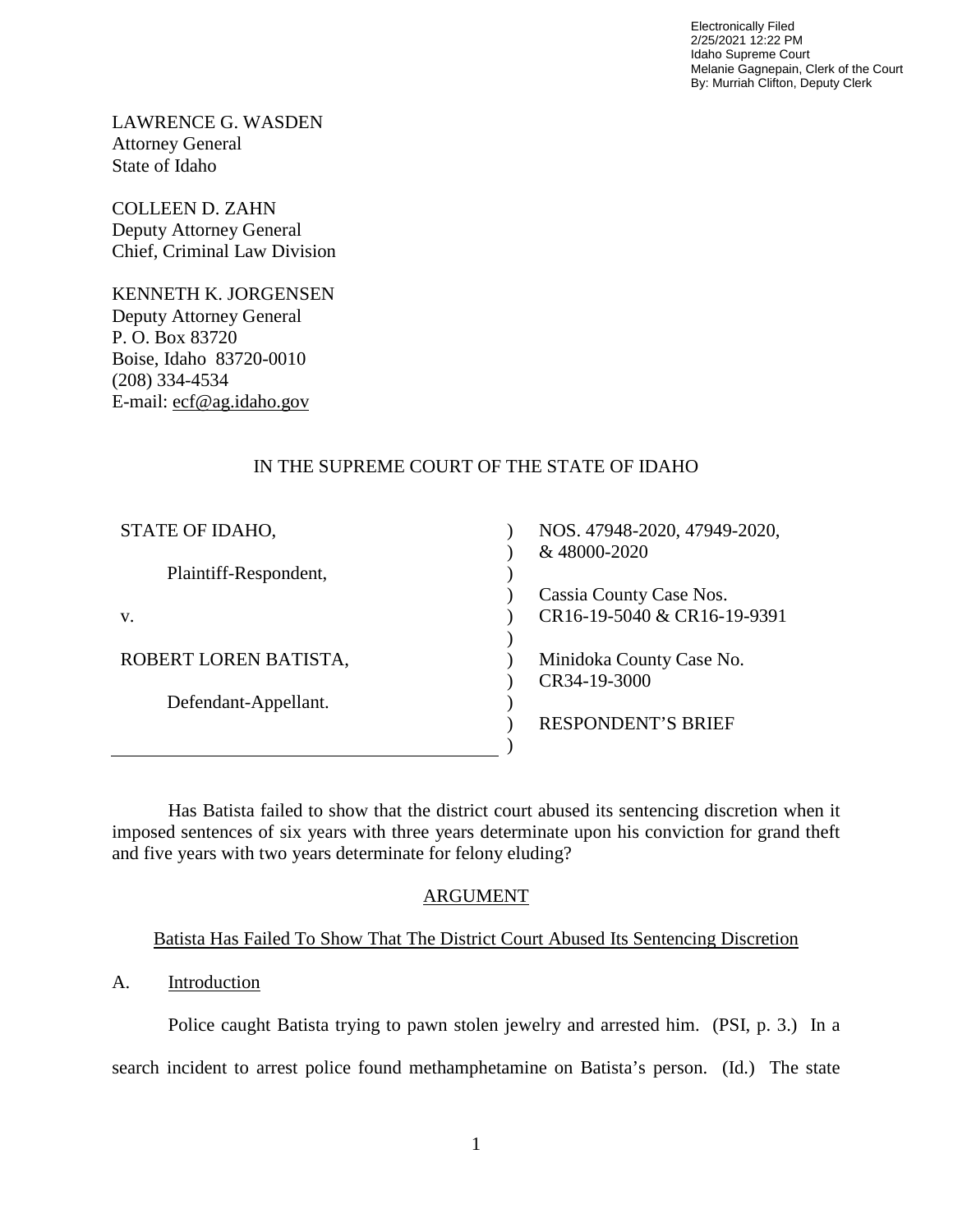charged Batista with grand theft by possession of stolen property, burglary, and possession of methamphetamine. (47948 R., pp. 24-25, 31-32.) Batista was released on his own recognizance on July 3, 2019. (47948 R., p. 18.)

A little more than a month after his release, police in a different county found Batista in possession of methamphetamine. (PSI, pp. 4-5.) The state charged Batista with possession of methamphetamine with intent to deliver. (48000 R., pp. 42-43.) Batista was once again released on his own recognizance. (48000 R., p. 15.)

Approximately four months later officers attempted to arrest Batista on warrants issued in the grand theft and possession with intent to deliver cases for failure to appear and violations of the conditions of release (47948 R., p. 36; 48000 R., pp. 22-30), but Batista fled, speeding and running a stop sign and red lights (PSI, pp. 5-6). The state charged Batista with eluding police. (47949 R., pp. 21-22.)

 Batista pled guilty to grand theft by possession of stolen property, possession of methamphetamine (reduced from possession with intent to deliver), and eluding as part of plea agreements with the state. (47948 R., pp. 47-49, 60-61; 47949 R., pp. 28-30, 41-42; 48000 R., pp. 69-70, 95-96.) The district court imposed a sentence of six years with three years determinate for grand theft, concurrent with the eluding sentence, and retained jurisdiction. (47948 R., p. 79.) The district court imposed a sentence of seven years with three years determinate for possession of a controlled substance, concurrent with both other convictions, and retained jurisdiction. (48000 R., pp. 112-14.) The district court imposed a sentence of five years with two years determinate for eluding, concurrent with the grand theft sentence, and retained jurisdiction. (47949 R., pp. 59-61.)

Batista filed a timely notice of appeal in the grand theft and eluding cases. (47948 R., pp. 6 (judgment entered 3/9/20), 83-84; 47949 R., pp. 66-67.) Because the judgment on the possession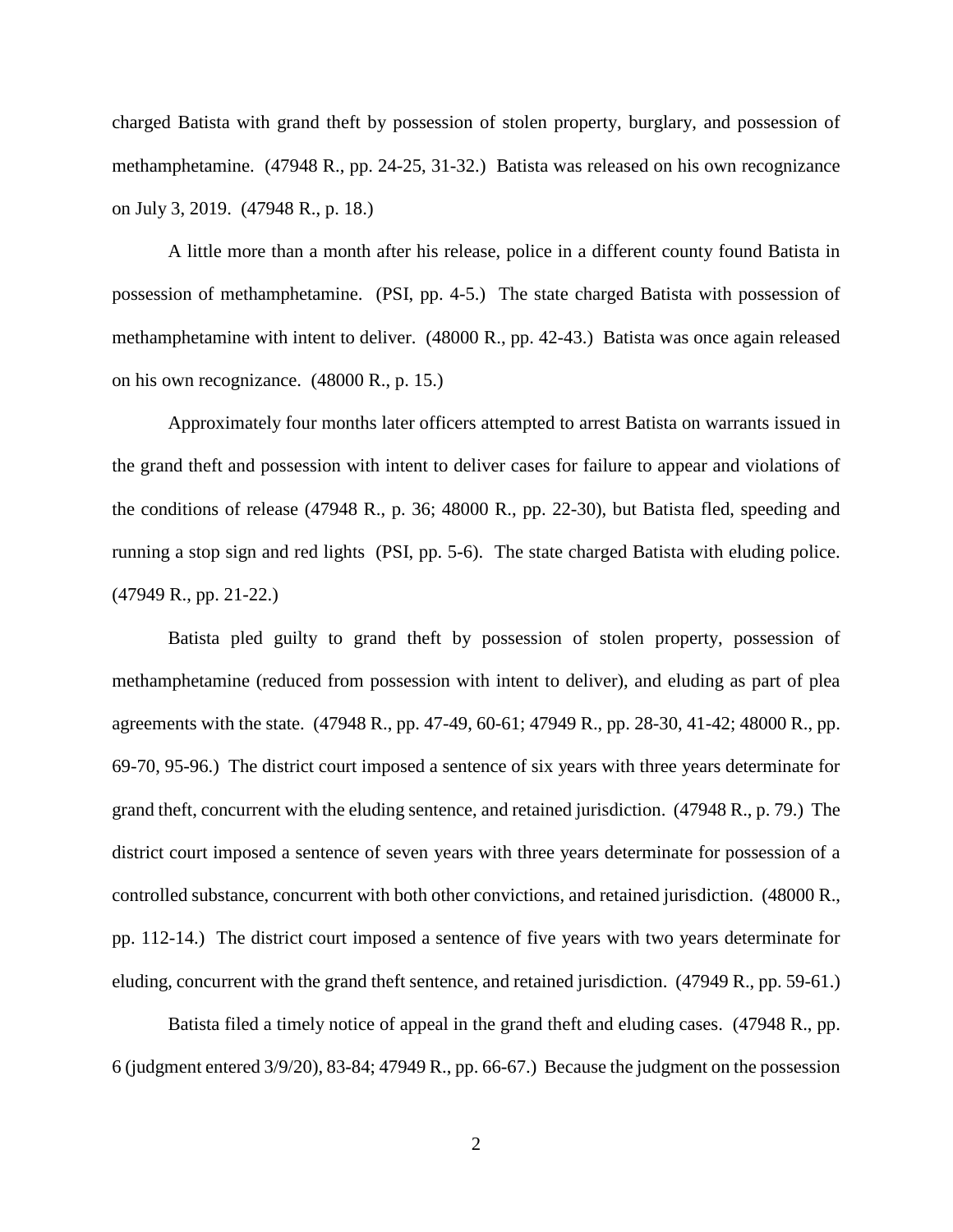of methamphetamine conviction was entered on March 10, 2020 (48000 R., p. 112), and the notice of appeal was filed 51 days later on April 30, 2020 (48000 R., p. 124), the notice of appeal in the possession case was not timely from the entry of the judgment. I.A.R.  $14.1$  $14.1$ 

Batista challenges the district court's decision to retain jurisdiction instead of placing him immediately on probation. (Appellant's brief, p. 8.) He has failed to show an abuse of discretion.

#### B. Standard Of Review

 $\overline{a}$ 

The length of a sentence is reviewed under an abuse of discretion standard considering the defendant's entire sentence. State v. Oliver, 144 Idaho 722, 726, 170 P.3d 387, 391 (2007) (citing State v. Strand, 137 Idaho 457, 460, 50 P.3d 472, 475 (2002); State v. Huffman, 144 Idaho 201, 159 P.3d 838 (2007)). It is presumed that the fixed portion of the sentence will be the defendant's probable term of confinement. Id. (citing State v. Trevino, 132 Idaho 888, 980 P.2d 552 (1999)). Where a sentence is within statutory limits, the appellant bears the burden of demonstrating that it is a clear abuse of discretion. State v. Baker, 136 Idaho 576, 577, 38 P.3d 614, 615 (2001) (citing State v. Lundquist, 134 Idaho 831, 11 P.3d 27 (2000)). In evaluating whether a lower court abused its discretion, the appellate court conducts a four-part inquiry, which asks "whether the trial court: (1) correctly perceived the issue as one of discretion; (2) acted within the outer boundaries of its discretion; (3) acted consistently with the legal standards applicable to the specific choices available to it; and (4) reached its decision by the exercise of reason." State v. Herrera, 164 Idaho

<span id="page-3-0"></span><sup>&</sup>lt;sup>1</sup> The notice of appeal was timely only from the judgment of restitution.  $(48000 \text{ R., pp. } 119, 124.)$ Batista has not, however, challenged restitution on appeal. (Appellant's brief, p. 8.) Because this Court lacks appellate jurisdiction to consider Batista's challenge to the judgment of conviction in the possession case, I.A.R. 21; State v. Ciccone, 150 Idaho 305, 306, 246 P.3d 958, 959 (2010), the state requests this Court to dismiss the appeal in Docket 48000.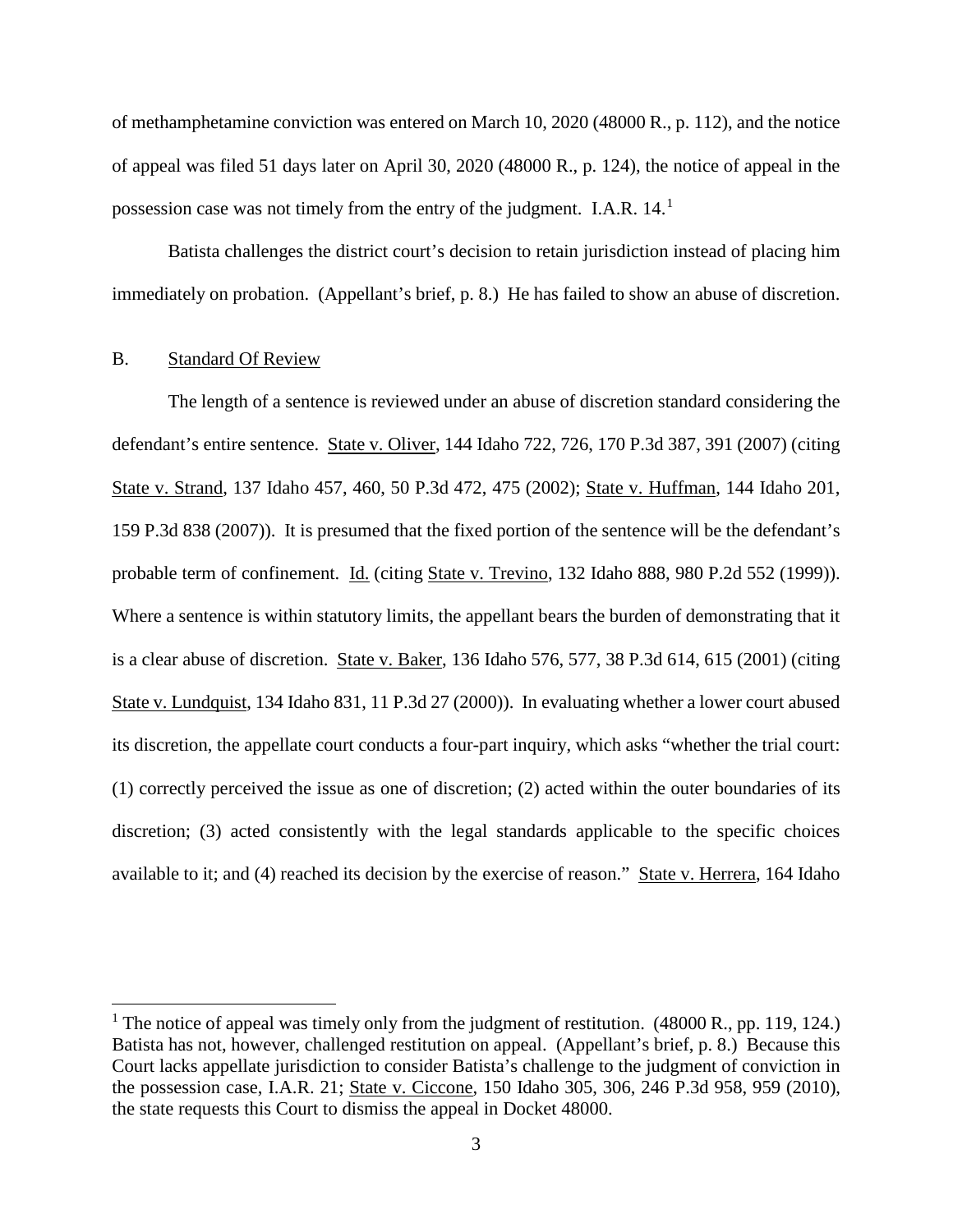261, 270, 429 P.3d 149, 158 (2018) (citing Lunneborg v. My Fun Life, 163 Idaho 856, 863, 421 P.3d 187, 194 (2018)).

#### C. Batista Has Shown No Abuse Of The District Court's Discretion

To bear the burden of demonstrating an abuse of discretion, the appellant must establish that, under any reasonable view of the facts, the sentence was excessive. State v. Farwell, 144 Idaho 732, 736, 170 P.3d 397, 401 (2007). In determining whether the appellant met this burden, the court considers the entire sentence but, because the decision to release the defendant on parole is exclusively the province of the executive branch, presumes that the determinate portion will be the period of actual incarceration. State v. Bailey, 161 Idaho 887, 895, 392 P.3d 1228, 1236 (2017) (citing Oliver, 144 Idaho at 726, 170 P.3d at 391). To establish that the sentence was excessive, the appellant must demonstrate that reasonable minds could not conclude the sentence was appropriate to accomplish the sentencing goals of protecting society, deterrence, rehabilitation, and retribution. Farwell, 144 Idaho at 736, 170 P.3d at 401. A sentence is reasonable "'if it appears necessary to accomplish the primary objective of protecting society and to achieve any or all of the related goals of deterrence, rehabilitation, or retribution.'" Bailey, 161 Idaho at 895-96, 392 P.3d at 1236-37 (quoting State v. McIntosh, 160 Idaho 1, 8, 368 P.3d 621, 628 (2015)).

The district court applied the relevant legal standards.  $(Tr., p. 16, Ls. 4-15.^2)$  $(Tr., p. 16, Ls. 4-15.^2)$  $(Tr., p. 16, Ls. 4-15.^2)$  The district court deemed Batista ineligible for drug court "because of his inappropriate behavior with a service provider." (Tr., p. 16, L. 16 – p. 17, L. 16.) After considering the nature of the crimes and the information and arguments before it (Tr., p. 15, L.  $25 - p$ . 16, L. 3; p. 17, L. 17 – p. 19, L. 24), the district court exercised its discretion and imposed concurrent sentences of five years with two years

<span id="page-4-0"></span><sup>&</sup>lt;sup>2</sup> All citations to the transcript are to the March 19, 2020, sentencing hearing.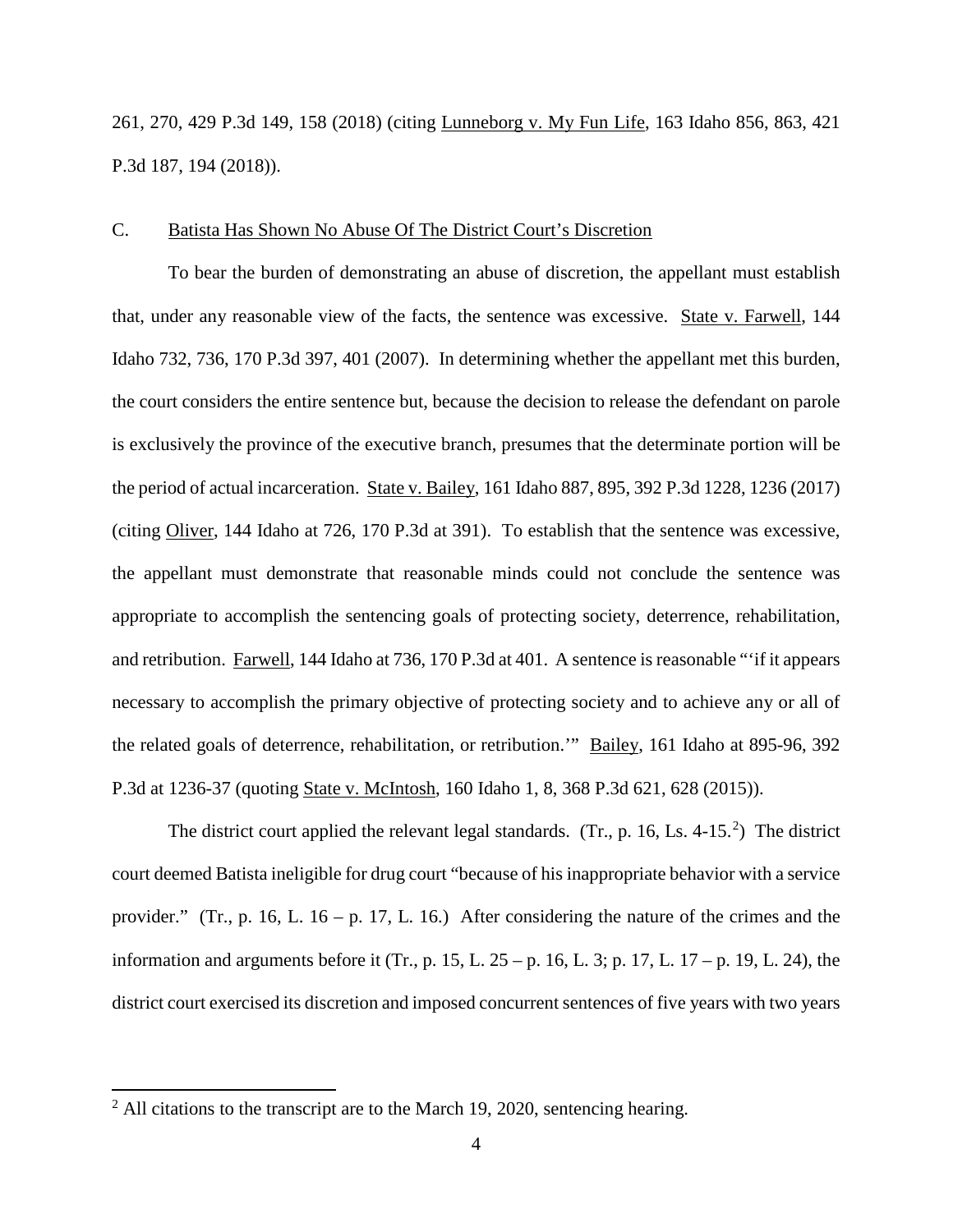determinate for eluding and six years with three years determinate for grand theft, and retained jurisdiction (Tr., p. 19, L. 24 – p. 20, L. 10; p. 20, L. 22 – p. 21, L. 3). The district court found that lesser sentences would "depreciate the seriousness of the offense in both cases." (Tr., p. 20, Ls. 11-14.) The court also found that Batista was not at that time "appropriate for community supervision." (Tr., p. 21, Ls. 3-5.)

 The district court did not abuse its discretion. The record shows it correctly perceived the issue as one of discretion, acted within the outer boundaries of its discretion, acted consistently with the legal standards applicable to the specific choices available to it, and reached its decision by the exercise of reason. Batista accumulated three felony convictions in six months, including a felony eluding committed while trying to avoid arrest on outstanding warrants. (PSI, pp. 3-6.) This was on top of five misdemeanor convictions for destruction of evidence, disturbing the peace, DUI, under the influence in public, and battery. (PSI, pp. 9-11.) The facts of the crimes and Batista's history support the district court's finding that Batista was not at that time a good candidate for drug court or for probation.

Batista contends the district court "should have followed Mr. Batista's recommendations by placing him on probation." (Appellant's brief, p. 8.) He argues his sentence is excessive "because the district court did not adequately consider mitigating factors," specifically his alleged "remorse and acceptance of responsibility," his "mental health issues," and his "problems with substance abuse." (Appellant's brief, pp. 9-13.) However, the district court stated on the record that it had considered Batista's statements, the arguments of counsel, and the other sentencing materials. (Tr., p. 15, L. 25 – p. 16, L. 3; p. 17, L. 17 – p. 19, L. 24.) Batista's actions of committing three felonies in quick succession, the latter two while on release, support the district court's